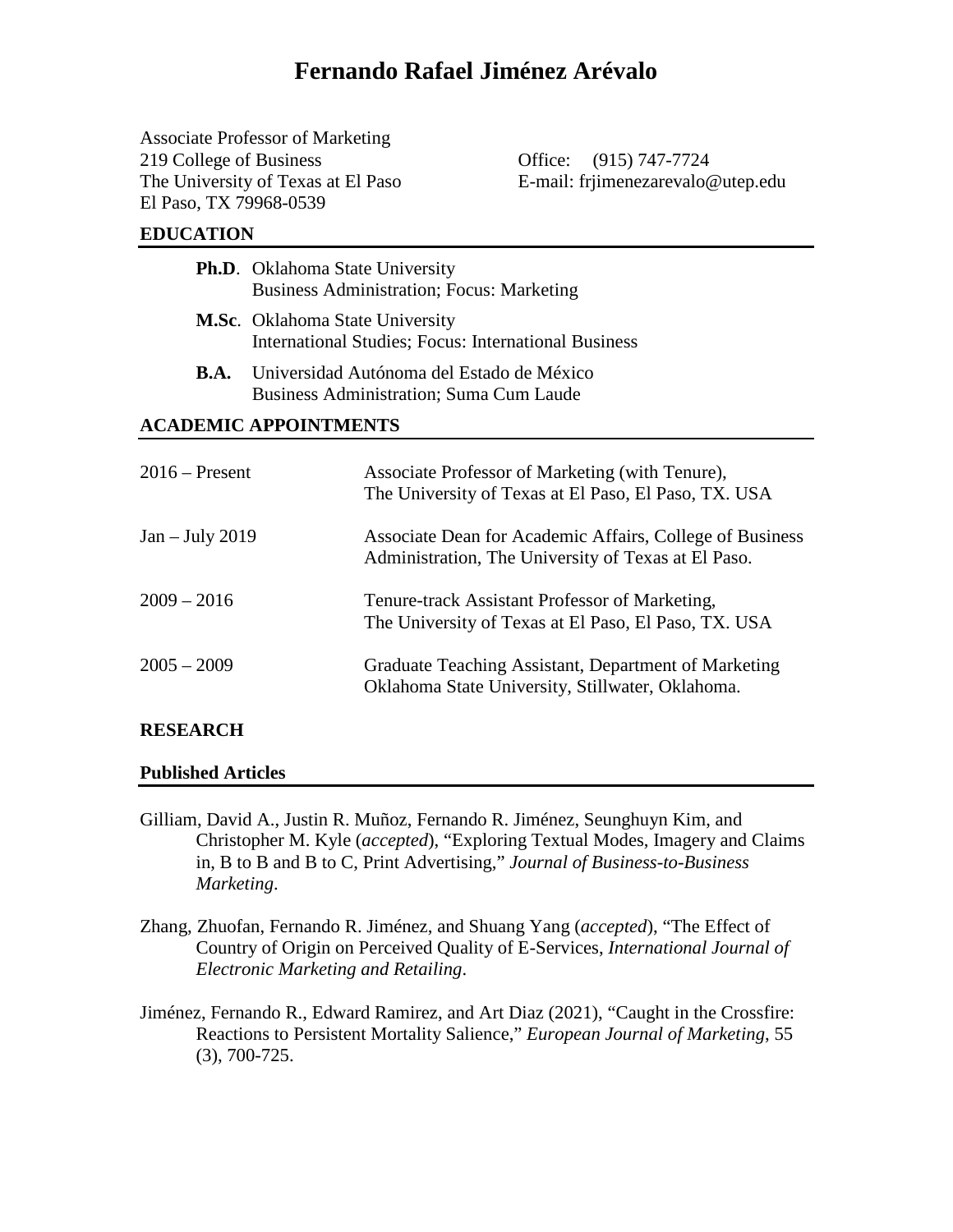- Zhang, Zhuofan, Fernando R. Jiménez, and John Cicala (2020), "Fear of Missing Out: A Self-Concept Perspective," *Psychology & Marketing*, 37(11), 1619-34.
- Jiménez, Fernando R., Bashar Gammoh and Rand Wergin (2020), "The Effect of Imagery and Product Involvement in Copy Testing Scores of Animatics and Finished Ads: A Schemata Approach," *Journal of Marketing Theory and Practice,* 28 (4), 460-471.
- Wagstaff, Maria F., Kim S. Hyun, Fernando R. Jiménez, Said Al-Riyami, and Esperanza Huerta (2020), "Individual Bicultural Identity and Cultural Intelligence: Increasing Positive Attitudes Toward Diversity," *Management Research: The Journal of the Iberoamerican Academy of Management,* 18 (1), 29-45.
- Yang, Shuang, Fernando R. Jiménez, John Hadjimarcou and Gary L. Frankwick (2019), "Functional and Social Value of Chinese Brands," *Journal of Global Marketing* 32 (3), 200-215.
- Gammoh, Bashar, Fernando R. Jiménez and Rand Wergin (2018), "Consumer Attitudes toward Human-Like Avatars in Advertisements: The Effect of Category Knowledge and Imagery," *International Journal of Electronic Commerce,* 22 (3), 325-348.
- Mohan, Mayoor, Kevin E. Voss, Fernando R. Jiménez, and Bashar S. Gammoh (2018) "Corporate Brands as Brand Allies," *Journal of Product and Brand Management*, 27 (1), 41-56.
- Mohan, Mayoor, Fernando R. Jiménez, Brian P. Brown, and Caley Cantrell (2017), "Brand Skill: Linking Brand Functionality with Consumer-Based Brand Equity," *Journal of Product and Brand Management*, 26 (5), 477-491. Abdc =A
- Mohan, Mayoor, Kevin E. Voss, and Fernando R. Jiménez (2017), "Managerial Disposition and Front-End Innovation Success," *Journal of Business Research*, 70 (1), 193-201.
- Ramirez, Edward, Fernando R. Jiménez, and Roland Gau (2015), "Concrete and Abstract Goals Associated with the Adoption of Environmentally Sustainable Products," *European Journal of Marketing*, 49 (9/10), 1645-65.
- Jiménez, Fernando R. and Kevin E. Voss (2014), "An Alternative Approach to the Measurement of Emotional Attachment," *Psychology and Marketing*, 31 (5), 360- 370.
- Jiménez, Fernando R. and Norma A. Mendoza (2013), "Too Popular to Ignore: The Influence of Online Reviews on Purchase Intentions of Search and Experience Products," *Journal of Interactive Marketing*, 27 (3), 226-235.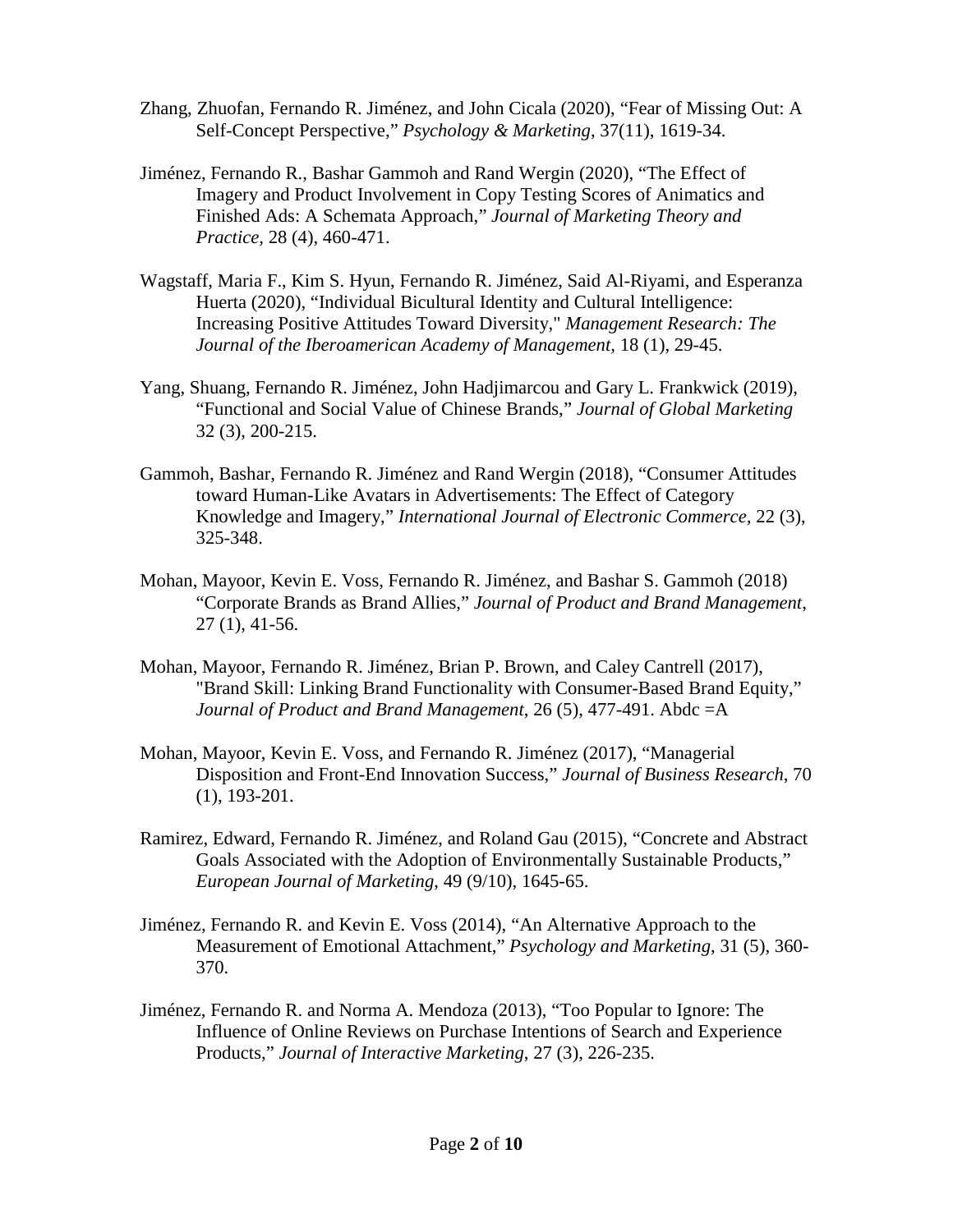- Jiménez, Fernando R., John Hadjimarcou, Maria E. Barua, and Donald A. Michie, (2013), "A Cross-National and Cross-Generational Study of Consumer Acculturation to Advertising Appeals," *International Marketing Review,* 30 (5), 418-439.
- Jiménez, Fernando R., Kevin E. Voss, and Gary L. Frankwick (2013), "A Classification Schema of Co-production of Goods: An Open-Systems Perspective," *European Journal of Marketing*, 47 (11/12) 1841-1858.
- Jiménez, Fernando R., Richard A. Posthuma, and Michael A. Campion (2013), "Effective Incentive Compensation for Sales Employees during Tough Economic Times," *Organizational Dynamics,* 42 (4), 267-273.
- Schumann, Jan, F. Wangenheim, Z. Yang, V. Blazevic, S. Praxmarer, G.Shainesh, M. Komor, R. Shannon, and F. R. Jiménez (2010), "Cross-Cultural Differences in the Effect of Word-of-Mouth Referral in Relational Service Exchange," *Journal of International Marketing*, 18 (3), 62-80.
- Schumann, Jan, F. Wangenheim, A. Stringfellow, Z. Yang, S. Praxmarer, F. Jiménez, M. V. Blazevic, R. M. Shannon, G. Shainesh, and M. Komor (2010), "Drivers of Trust in Relational Service Exchange: Understanding the Importance of Cross-Cultural Differences," *Journal of Service Research,* 13 (4), 453-468. Abdc = A\*
- Voss, Kevin E and Fernando R. Jiménez (2010), "Social and Equity Inferences in Customers' Service Program Evaluation," *Journal of Marketing Theory and Practice*, 18 (Summer), 219-231.

# **Manuscripts in Progress**

- Jiménez, Fernando R., Jung Jin Ho, Mayoor Mohan, and Kevin E Voss, "Experimental Effects in Brand Alliance Research: A Review and Meta-Analysis" *Target: Journal of the Academy of Marketing Science.*
- Jiménez, Fernando R. and Kevin E. Voss, "Value Dynamics," Target: *Journal of Marketing*.
- Cabano, Frank, Mengge Li, and Fernando R. Jiménez, "The Impact of CEO's Twitter Engagement on Brand Equity," Target: *Journal of Management*.

# **Refereed Conference Proceedings**

Felix, Jessica, Fernando R. Jiménez, and Miguel A. Ramos (2021), "Business-to-Business Online Platform Relationships: A Transaction Cost Approach," 2021 *American Marketing Association Summer Conference*, Virtual.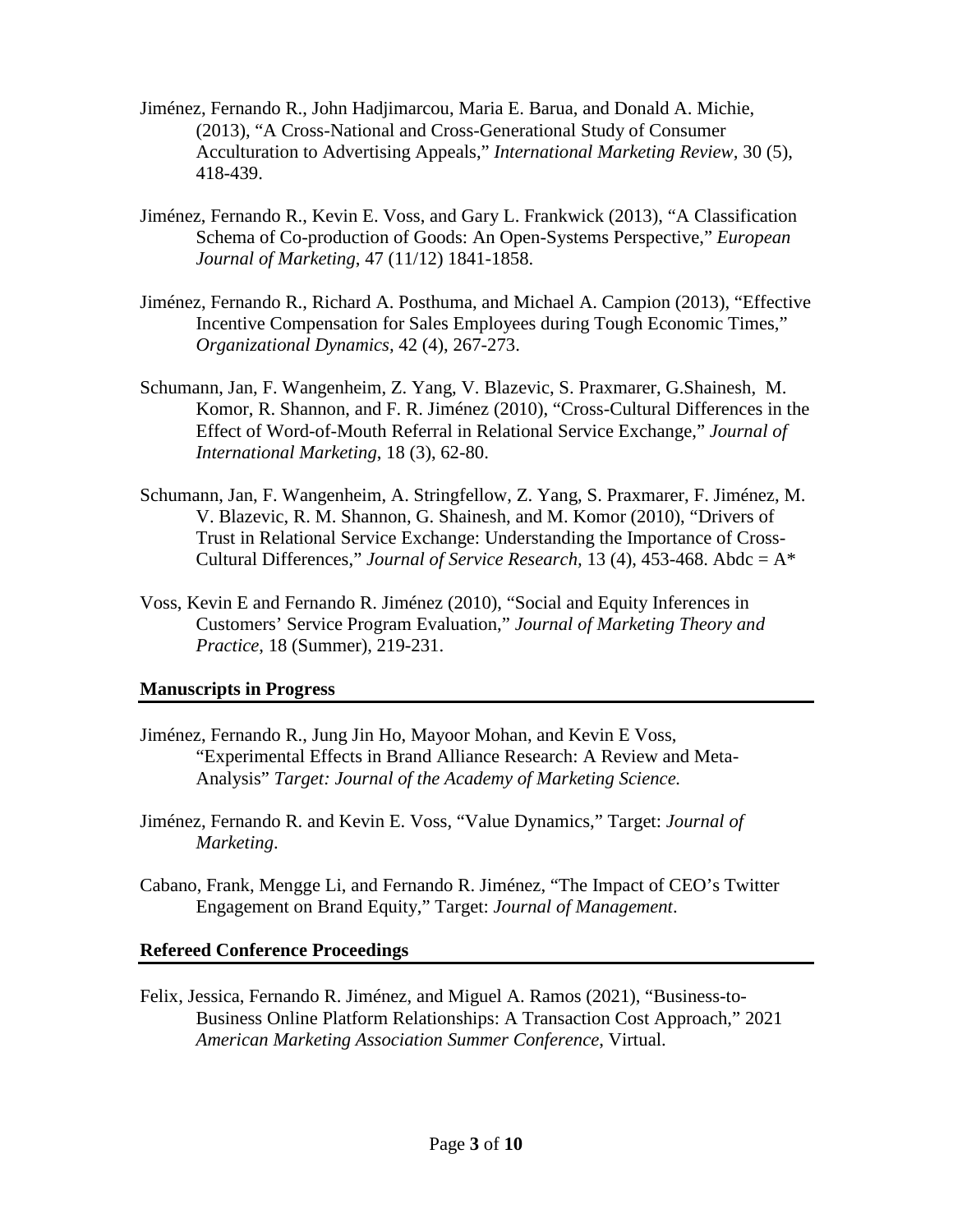- Jiménez, Fernando R., Zhuofan Zhang, and Jessica Felix (2021), "Fear of Missing Out under Lockdown: A Self-Concept Perspective," 2021 *American Marketing Association Winter Conference*, Virtual.
- Munoz, Justin and Fernando R. Jimenez (2019), "Sink or Swim: An Examination of Two Approaches to Training Sales Employees," 2019 *American Marketing Association Summer Conference*, Chicago IL.
- Gilliam, David, Justin Munoz, Fernando R. Jimenez, and Christopher Kyle (2019), "Influential Language, Imagery, and Claims in Print Advertising," *2019 Academy of Marketing Science Conference*, Vancouver, Canada.
- Mohan, Mayoor, Jun Ho Jung, Kevin Voss, and Fernando R. Jimenez (2019), "A Review and Meta-Analysis of Experimental Effects in Brand Alliance Research," *2019 American Marketing Association Winter Conference*, Austin Texas.
- Zhang, Zhuofan and Fernando R. Jiménez (2019), "Fear of Missing Out: Scale Development," *2019 American Marketing Association Winter Conference*, Austin
- Mohan, Mayoor, Fernando R. Jiménez, Brian P. Brown, and Caley Cantrell (2017), "First Things First: The Role of Brand Functionality in Brand Equity," *BALAS*, Santiago, Chile.
- Zhang, Zhuofan, Fernando R. Jiménez, and Shuang Yang (2017), "Country-of-Origin Effects and Perceived Quality of E-services: A Categorization Approach," *2017 American Marketing Association Winter Conference*, Orlando. Zhuofan is a doctoral student at UTEP.
- Aljafari Abdullah, Gary L. Frankwick, and Fernando R. Jiménez (2016), "The Impact of Supplier Orientation on Firm Innovativeness," *2016 Academy of Marketing Science 19th World Marketing Congress*, Paris, France.
- Zhang, Zhuofan and Fernando R. Jiménez (2015), "Price Discounts and Gift Choice: the Interplay between Economic and Social value," *2015 Academy of Marketing Science Conference*, Denver, CO. Zhuofan is a doctoral student at UTEP.
- Tajdini, Saeed and Fernando R. Jiménez (2015), "Antecedents of Consumer World-Mindedness: A Hierarchical Approach," *Society for Cross-Cultural Research*, Albuquerque, NM. Saeed is a doctoral student at UTEP.
- Xu, Zhenning (Jimmy) and Fernando R. Jiménez (2014), "Emotional Capital- the Missing Link Between Social Media Usage and Customer Relationship Performance," *Academy of Marketing Science Conference*, Indianapolis, USA. Jimmy is a doctoral student at UTEP.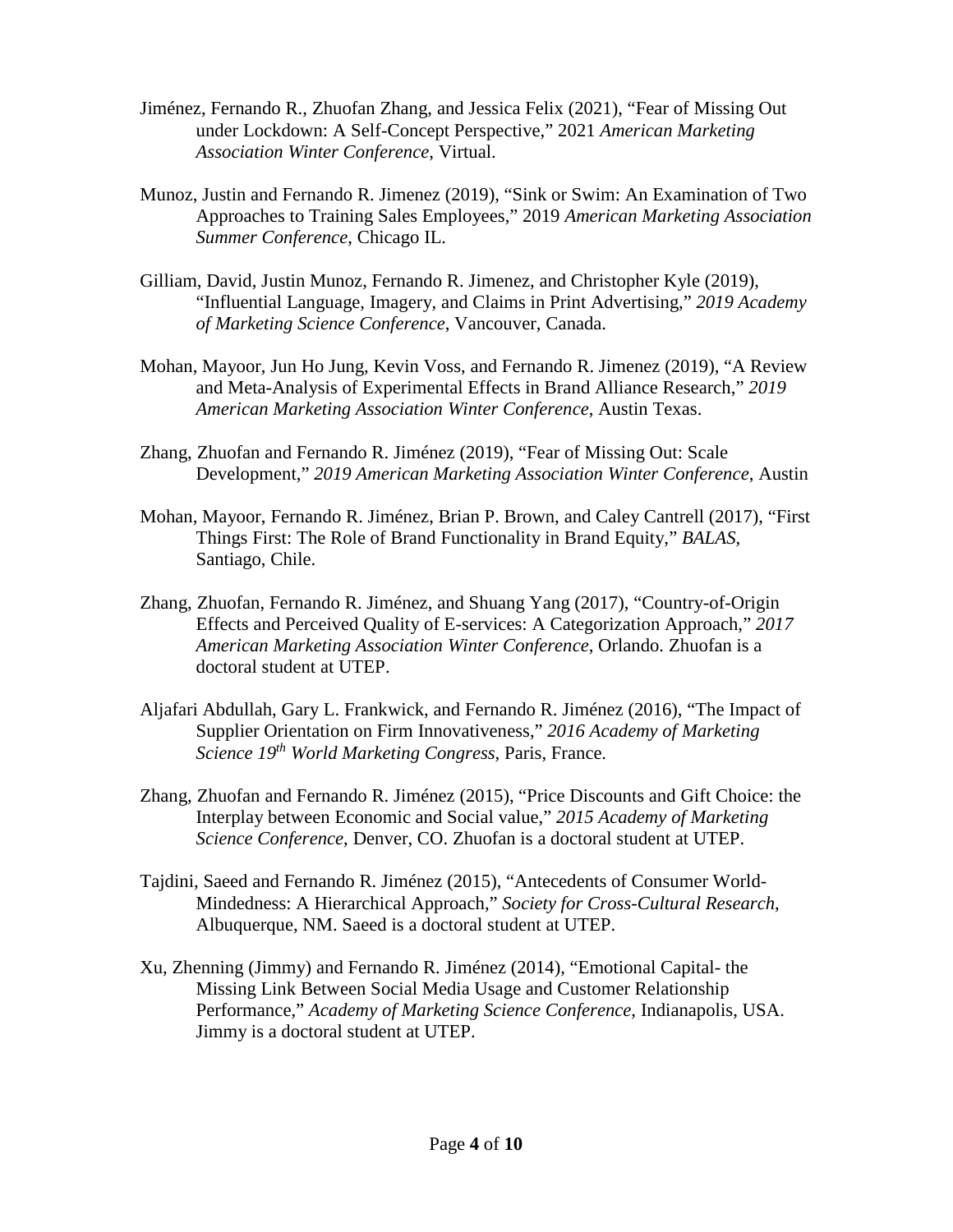- Pangarkar, Aniruddha and Fernando R. Jiménez (2014), "The Role of Cultural Distance in Business Relations: A Transaction Cost Analysis Perspective," Annual International SIG Conference by the *American Marketing Association*, Cancun, Mexico.
- Gau, Roland, Fernando R. Jiménez, Edward Ramirez, and Art Diaz (2014), "Resilience in the Face of Violent Uncertainty in Juarez, Mexico," *Fifth Subsistence Marketplaces Conference*, Champaign, Illinois.
- Jiménez, Fernando R., Bashar Gammoh, and Rand Wergin (2013), "Consumer Evaluations of Ads Portraying Human-like Avatars," *2013 Academy of Marketing Science Conference*, Monterey CA.
- Jiménez, Fernando R., Flor Ornelas, and Monica Olivares (2013), "Hispanic Consumers' Evaluations and Recall of Advertisements of Stigmatized Topics: A Frame-Switching Perspective on Biculturals Cognitive Evaluation," *2013 Southwest Teaching & Learning Conference*, San Antonio, TX. Flor and Monica are undergraduate marketing majors.
- Yang, Shuang, Fernando R. Jiménez, John Hadjimarcou, and Gary Frankwick (2012), "How Do Market Characteristics Influence Brand Country of Origin Effects?" *2012 Academy of Marketing Science Conference,* New Orleans, LA. Shuang is a doctoral student at UTEP.
- Ornelas, Flor and Fernando R. Jiménez (2012), "From Hate to Love: The Role of Introspection in Students' Satisfaction Rates," *UTEP Sun Conference*. Flor is an *undergraduate* marketing major.
- Ornelas, Flor and Fernando R. Jiménez (2011), "Marketing Internships: The Role of Introspection in Students' Satisfaction Rates," Journal of Administrative Issues Conference, Weatherford, Oklahoma. Flor is an *undergraduate* marketing major.
- Barua, Maria E., John Hadjimarcou, Fernando R. Jiménez and Donald Michie (2010), "A Generational Analysis of Hispanics in the United States: The Acculturation to a Puffery-Laden World" in Easwar Iyer and Robin Coulter (eds.), 2010 AMA Summer Educator's Conference. Boston, Massachusetts. Maru is a doctoral student at UTEP.
- ElSamen, Amjad A and Fernando R. Jiménez (2010), "Affect, Framing and Warranty Choice: The Mediational Role of Perceived Purchase Risk," in Easwar Iyer and Robin Coulter (eds.), 2010 AMA Summer Educator's Conference. Boston, Massachusetts.
- Jiménez, Fernando R. and Kevin E. Voss (2010), "An Alternative Scale of Emotional Attachment," in Joseph A. Cote and Christopher R. Plouffe (eds.), 2010 AMS Annual Conference. Portland, Oregon.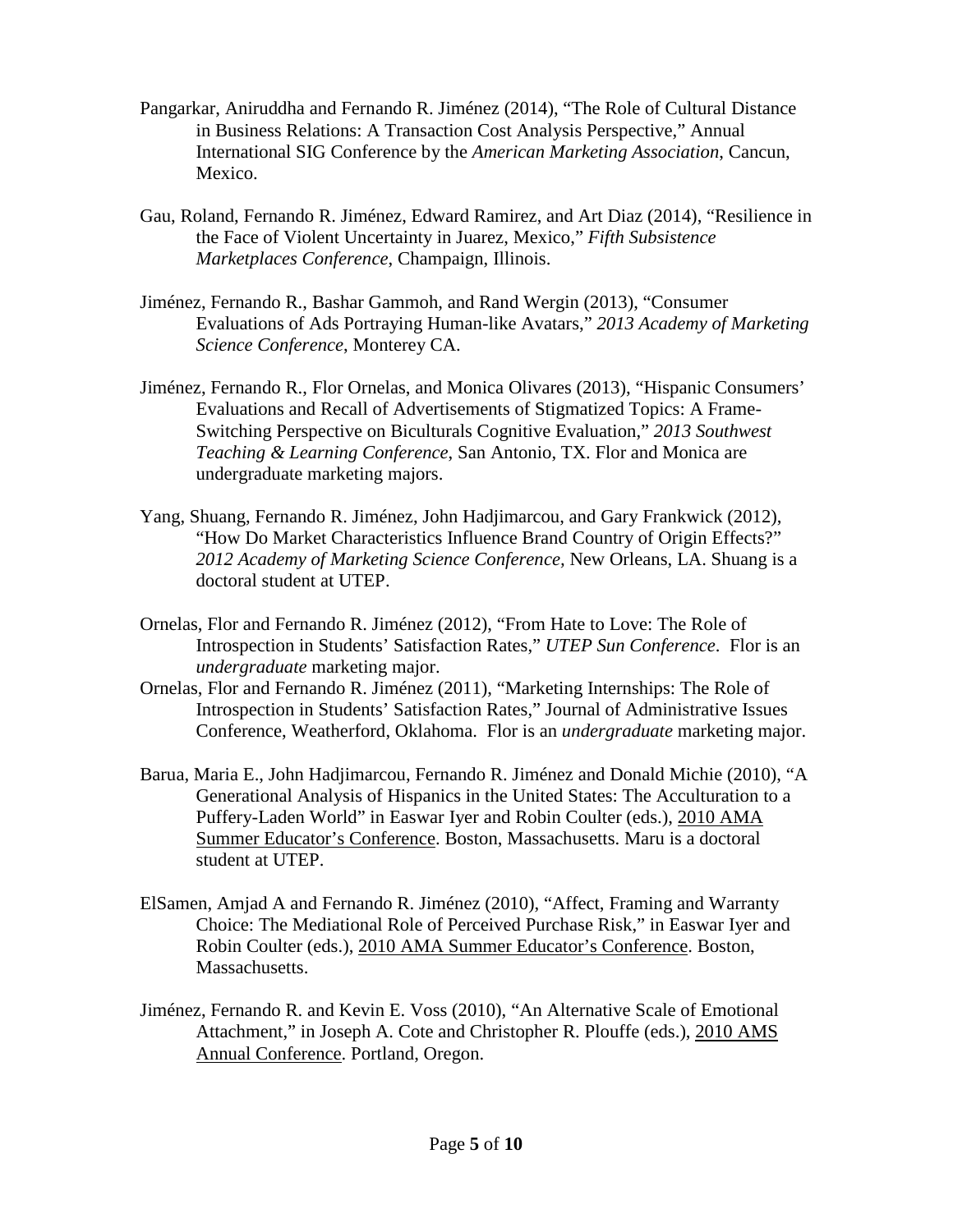- Jiménez, Fernando R., Fang Xiang, and Darrell Bartholomew (2010), "Examining the Effectiveness of Language Choice for Different Ad Appeals in Advertising to Bilingual Consumers," in Michael K. Brady and Michael D. Hartline (eds.), 2010 AMA Winter Educator's Conference, Volume 21*.* Chicago, IL: American Marketing Association. P. 361-362.
- Coble, Garrett, Fernando R. Jiménez, and Marlys Mason (2009), "Voices of the Shadow: Immigration Policy and Vulnerability," 2009 AMA Marketing and Public Policy Conference. Washington, DC.
- Coble, Garrett and Fernando R. Jiménez (2008), "Environmental Barriers to Consumer Acculturation," 2008 Advances in Consumer Research, Latin Conference. Sao Paulo, Brazil.
- Al Jafari, Abdullah, Fernando R. Jiménez, and Gary Frankwick (*2008*), "Supplier Orientation: Expanding the Conceptual Scope of Market Orientation," in Steven P. Brown and Peter A. Dacin (eds.) 2008 AMS Conference, Vancouver, Canada.
- Schumann, Jan H., Anne Stringfellow, Sandra Praxmarer, Vera Blazevic, Fernando Jiménez, Zhilin Yang, G. Shainesh, and Marcin Komor (2008), "Cross-Cultural Differences in the Effects of Word-of-Mouth in Relational Service Exchange: Empirical Evidence for the Moderating Role of Uncertainty Avoidance from an Eight Country Study," 17th Annual Frontiers in Service Conference, Washington DC.
- Jiménez, Fernando R. and Kevin E. Voss (2007), "Emotional Attachment to Objects: Proposed Antecedents," in Jakki J. Mohr and Robert J. Fisher (eds.) 2007 AMA Educator's Proceedings, Volume 18. Chicago, IL: American Marketing Association. p.290-291.
- Schumann, Jan, F. Wangenheim, Z. Yang, S. Praxmarer, F. Jiménez, M. Komor, and G. Shainesh (2007), "Cross-Cultural Differences in the Development of Trust in Relational Service Exchange - An Empirical Analysis of Trust Building in High versus Low Uncertainty Avoidance Cultures," in 4th Workshop on Trust within and between Organizations Vol 10. Amsterdam, Netherlands. p. 24 – 26.

# **Book Chapters**

Pérez Armendáriz, B., Y. Mayett, F. Jiménez, et. al. (2010), in *Hacia un Desarrollo Sostenible del Sistema de Producción-Consumo de los Hongos Comestibles y Medicinales en Latinoamérica: Avances y Perspectivas en el Siglo XXI.* Chapter 26, pp. 497-515. D. Martínez-Carrera, N. Curvetto, M. Sobal, P. Morales & V. M. Mora.(eds.): Red Latinoamericana de Hongos Comestibles y Medicinales: Producción, Desarrollo y Consumo. ISBN 970-9752-01-4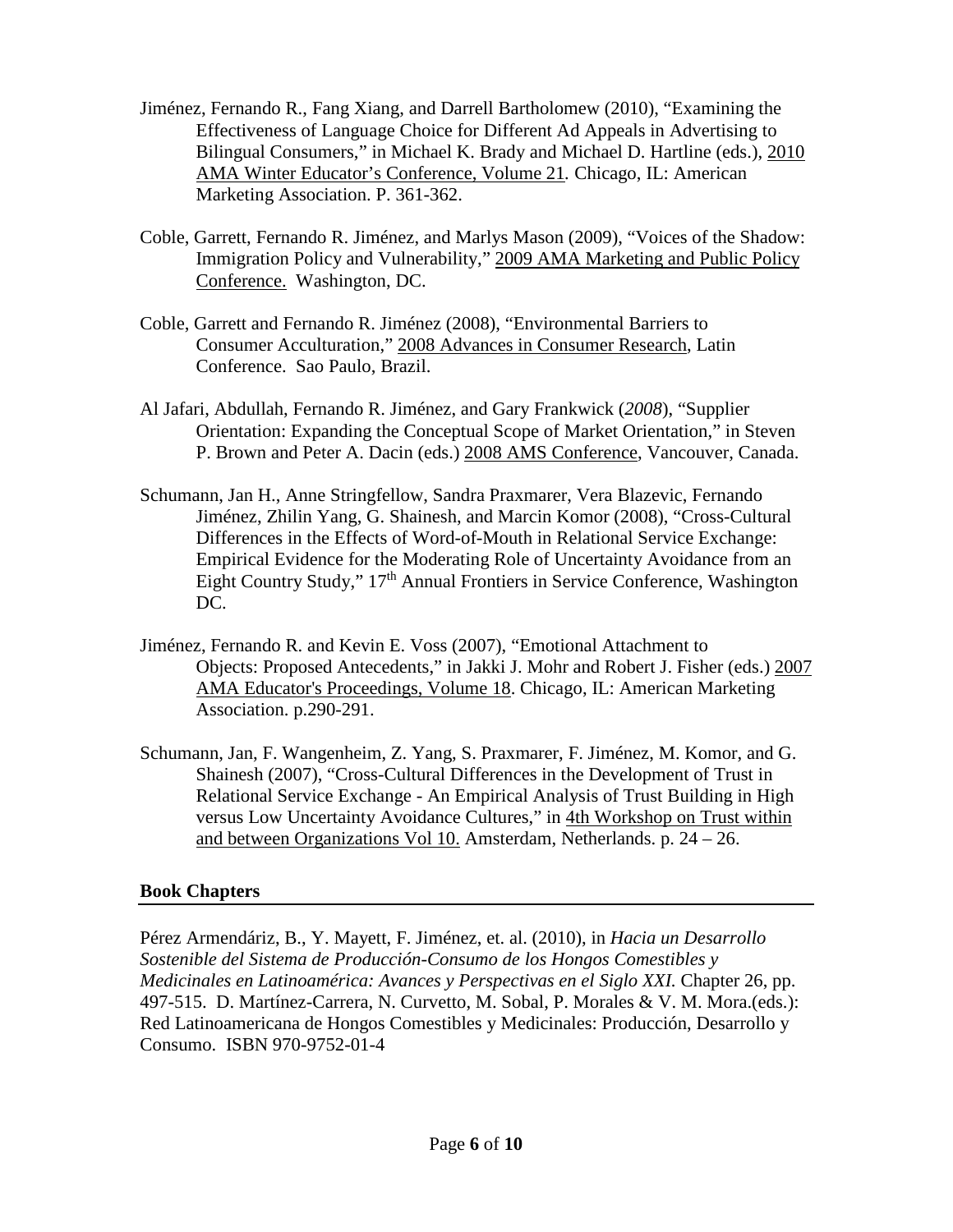# **Grants and Funded Research**

Western Hemispheric Trade Research Professorship. Period: September 2013 – May 2015. Amount: \$7,000.00 per year for research expenses. UTEP.

Principal Investigator, University Research Institute (URI) Research Fund Award. Project: The Relationship Between Perceived Organizational Bicultural Orientation and Job/Customer Satisfaction. Period: January 2010 – October 2010. Amount: \$5,000.00.

Awarded the COBA Summer Research Support Grant in 2013 and 2014. Amount: \$12,000 each summer.

Awarded funds to hire an undergraduate student in the COURI Research Experience Program in fall 2013.

Awarded Funding to hire an undergraduate research assistant under the UTEP's Student Research Experience Program in summer 2012.

# **TEACHING**

# **Courses Taught at UTEP**

| Ph.D. seminars: | Marketing Theory, International Marketing, Consumer Behavior                                                                                           |
|-----------------|--------------------------------------------------------------------------------------------------------------------------------------------------------|
| MBA courses:    | <b>Marketing Strategy</b>                                                                                                                              |
| Undergraduate:  | Marketing Principles, Marketing Research, Consumer Behavior,<br>Personal Selling and Sales Management, Services Marketing,<br>International Marketing. |

# **Invited Teaching**

| 2021          | Market Growth Strategy, McCombs School of Business, Executive<br>Education, The University of Texas at Austin, Acelera Peru, Peru.                             |  |
|---------------|----------------------------------------------------------------------------------------------------------------------------------------------------------------|--|
| 2021          | International Markerting, Universidad Católica de la Santísima<br>Concepción, UCSC, Chile.                                                                     |  |
| 2017          | International Markerting, Universidad Católica de la Santísima<br>Concepción, UCSC, Chile.                                                                     |  |
| 2010          | International Marketing, Instituto Tecnológico Autónomo de<br>México, ITAM, Mexico.                                                                            |  |
| $1999 - 2003$ | Part-time undergraduate business courses, Universidad del Valle de<br>México (UVM), Universidad Siglo XXI, Universidad Autónoma<br>del Estado de México (UAEM) |  |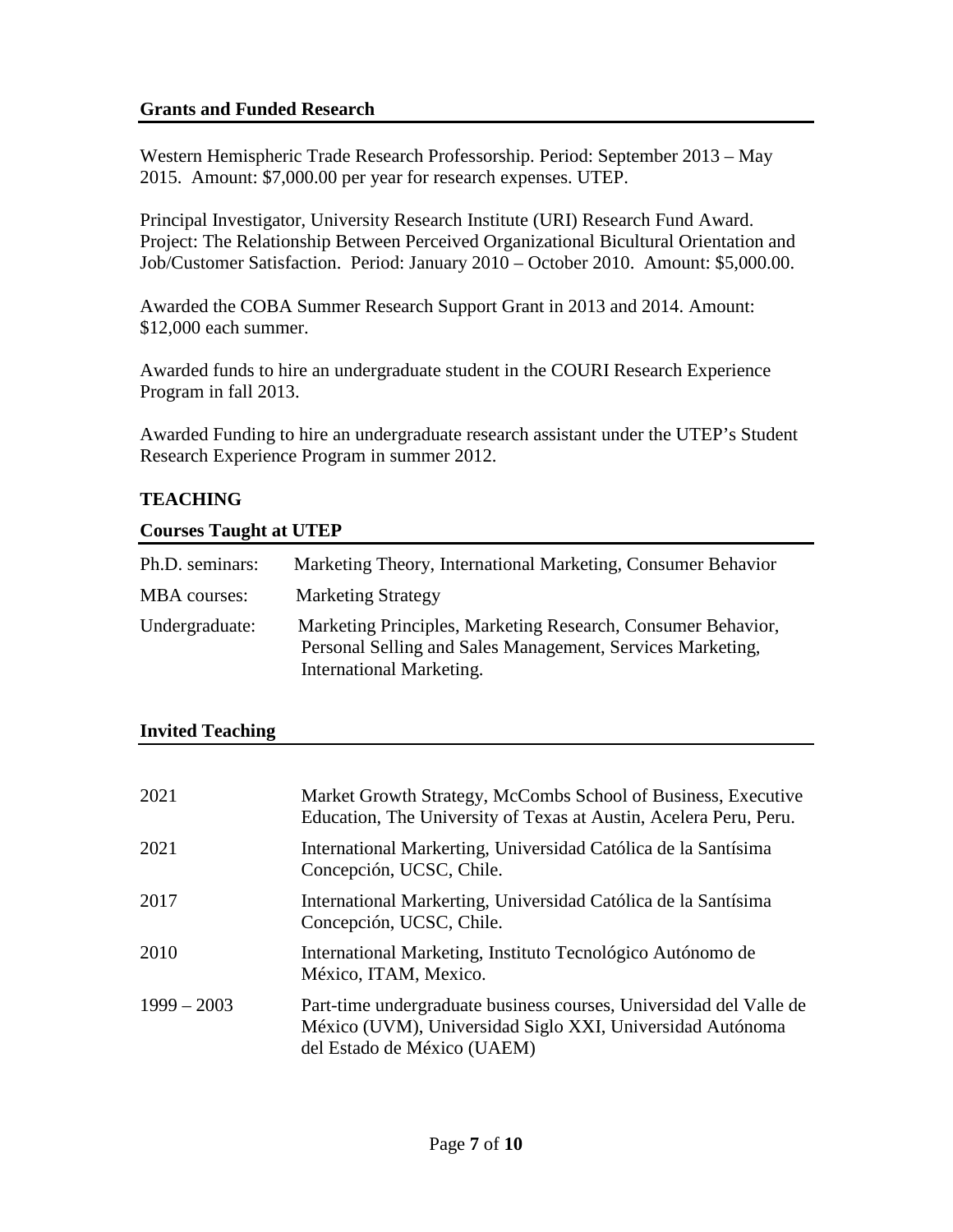#### **Dissertations and Theses**

*Dissertation Chair:*

Jessica Felix, Ph.D. Business Administration, UTEP. Expected May 2023 Zhuofan Zhang, Ph.D. Business Administration, UTEP. Defended June 2018. Dr. Zhang is a Tenure-track Assistant Professor of Marketing at Texas A&M Kingsville. Shuang Yang, Ph.D. International Business, UTEP, Successfully defended in April 2014. Dr. Yang is a Lecturer of Marketing in the College of Business Administration at Zhejiang Gongshang University in Hangzhou China. Cynthia Cordoba (Co-Chair), MBA, Universidad Autónoma de Ciudad Juarez, 2014.

#### *Dissertation Committee Member:*

Mirsolava Barua, Ph.D. in Electrical and Computer Engineering, Proposal defended 2021 Jing Chen, PhD. Marketing, UTEP, Graduated 2019. Gabriel Frietze, Ph.D. Health Psychology, UTEP, Graduated 2018. Al-Riyami Said, Ph.D. International Business, UTEP, Graduated 2014. Jose A. Cabriales, Ph.D. Psychology, UTEP, Graduated 2014. Maria E. Barua, Ph.D. International Business, UTEP, Graduated 2013.

*Master's Thesis Committee Member:* Steven Mueller, M.A. Psychology, UTEP. Graduated 2017. Francisco Salgado, MSc. Psychology, UTEP. Graduated 2011.

# **SERVICE**

# **Service to the field**

Editorial Review Board, Journal of International Marketing (JIM) Editorial Review Board, European Journal of Marketing (EJM) EJM Recognition as Outstanding Reviewer 2013, 2015 Ad hoc reviewer, Journal of Interactive Marketing Ad hoc reviewer, Journal of International Marketing Ad hoc reviewer, Journal of Business Research Ad hoc reviewer, AMA conferences, PDMA Session Chair, Academy of Marketing Science Conference 2014.

# **Service to the University**

Chair, Teaching Effectiveness and Development Committee, Faculty Senate, 2020-2023 Faculty Advisor, UTEP Survey Software Implementation, 2020 Dean Search Committee, February 2018 – August 2018 Faculty Senate Representative, College of Business, September 2014 – September 2016. Fellow, CETaL Council of Fellows Committee, September 2015 – 2018 Faculty Senate Representative for the College of Business, September 2014 – 2016. Panelist, The Importance of Mentoring, Graduate School, and the Center for Faculty Leadership and Development, April 27, 2017.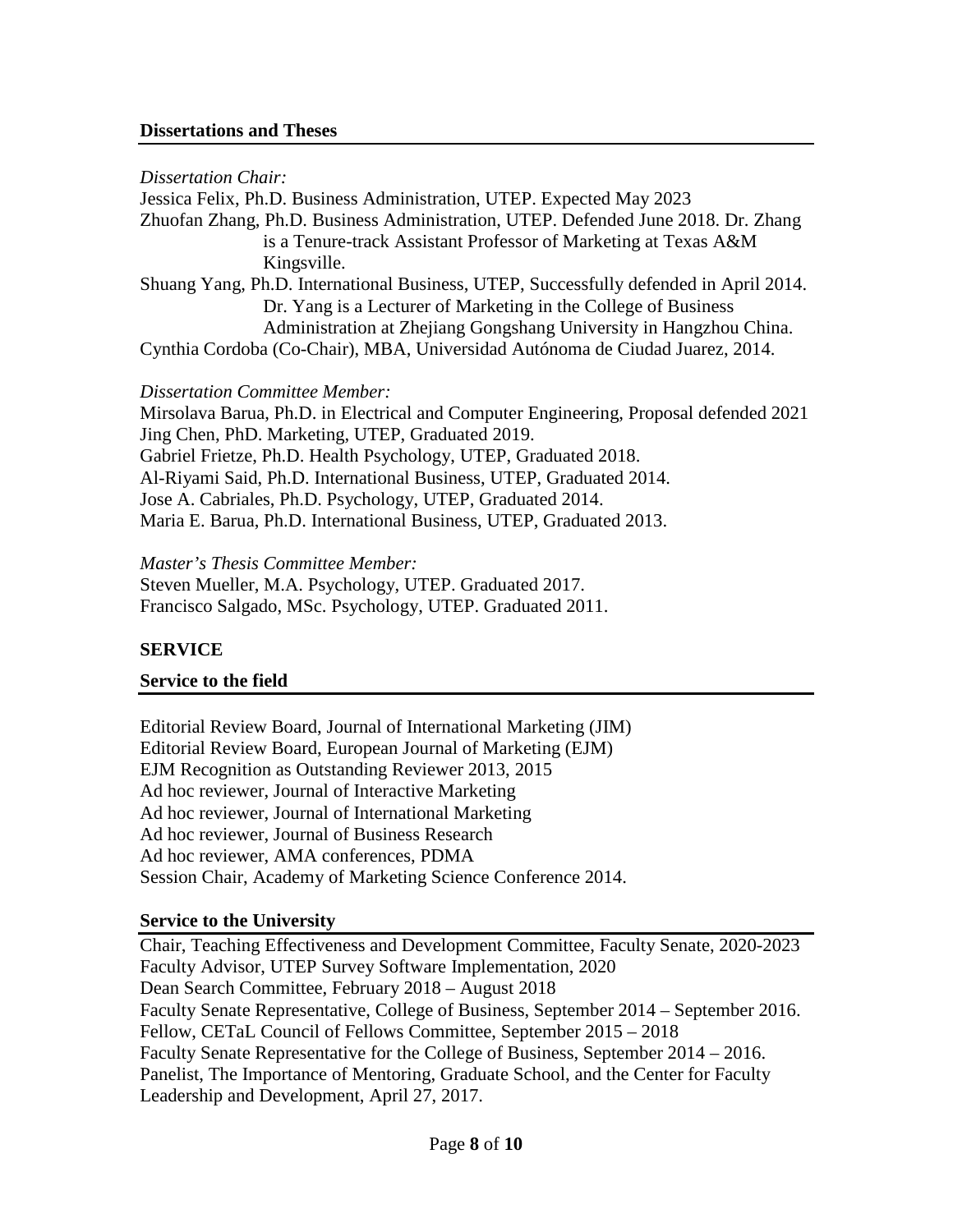Presenter, The Dissertation Defense Workshop, Graduate School, March 30, 2017. Faculty Advisor, UTEP Centennial Student Awareness Team, 2013 – 2014. Faculty Advisor, University Bookstore Business Committee, 2012 – 2013. Faculty Scholar, UTEP 21<sup>st</sup> Century Scholar Program, February 11, 2015. Faculty Scholar, UTEP 21<sup>st</sup> Century Scholar Program, February 19, 2014. Faculty Advisor, University Committee for Survey Tool Selection, 2011.

# **Service to the College**

Member, MBA Policy Committee, 2018 - 2023 Member, College Journal Evaluation Committee, 2021 - 2022 Member, College Undergraduate Degree Requirement Compliance Committee, 2021-22 Associate Dean for Academic Affairs, 2019 Member, Workload Policy Committee, 2018 Member, Research Resource Committee, 2018- 2020 Member, Ph.D. Policy Committee, 2015- 2018 Member, COBA Undergraduate Curriculum Committee, 2013 – 2019 Faculty Advisor, SGA-CoBA StratX Simulation Competition, November 12, 2016. Faculty Advisor, COBA Undergraduate Lab Course Design Committee, 2014 – 2015. Faculty Advisor, MBA Corporate Engagement Market Research (Coca-Cola), Fall 2012. Member, Big Data/Hispanic Marketing Center Committee, 2012.

# **Service to the Marketing and Management Department**

Chair, Assurance of Learning Committee – Marketing, 2020-2023 Member, Doctoral Program Committee – Marketing & Management, 2021-2023 Coordinator, Department Class Schedule, Marketing, 2021-2023 Faculty Teaching Mentor for Doctoral Students, Fall 2012 – Present. Faculty Research Mentor for Doctoral Students, 2010 – Present. Member, Ph.D. Student Evaluation Committee, 2009-Present. Chair, Faculty Search Committee for Tenure-track position, 2020 Chair, Faculty Search Committee for Visiting position, 2020 Chair, Promotion and Tenure Committee, 2020 Coordinator, Ph.D. Program - Marketing, 2015 - 2018 Chair, Search Committee Marketing Faculty Recruitment, 2015 – 2016 Co-Chair, Search Committee Marketing Faculty Recruitment, 2015 - 2016 Member, Ph.D. Student Selection, 2009 – 2015. Member, Faculty Search Committee, 2009 – 2015. Faculty Advisor, American Marketing Association UTEP Chapter, 2013 – 2014. Member, MBA Course Development Committee, 2012. Member, Marketing Curriculum Committee, Department of Marketing, 2011-2012.

# **Professional Affiliations**

Member, American Marketing Association. Member, Marketing Ethnic Faculty Association Member, Association for Consumer Research. Member, Academy of Marketing Science. Member, Comunidad de Ex-becarios CONACYT